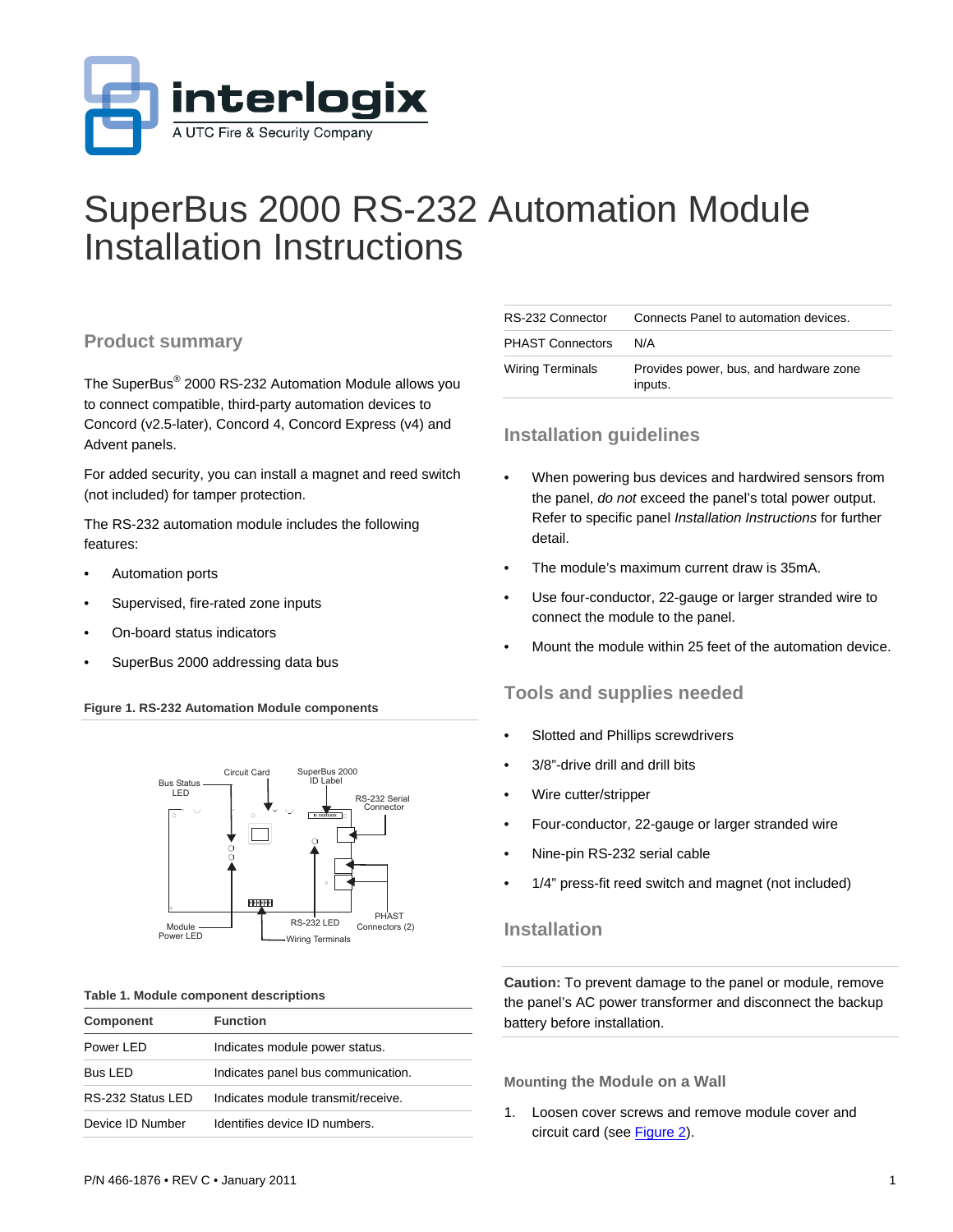<span id="page-1-0"></span>**Figure 2 Removing cover and circuit card** 





2. Place the backplate on the wall and mark the mounting holes (see [Figure 3\)](#page-1-1).

#### <span id="page-1-1"></span>**Figure 3. Wall mount hole locations**



- <span id="page-1-2"></span>3. Drill for the mounting holes and insert wall anchors. Next, secure the backplate to the wall with the included screws.
- 4. Install the circuit card on the backplate and gently press the bottom of the board until it snaps into place under the card latches (see [Figure 2\)](#page-1-0).

### **Wiring**

**Wiring the Module to an Advent Panel (v1.6-later)** 

- 1. Remove panel AC power and disconnect the backup battery.
- 2. Wire the RS-232 Automation Module to an Advent panel as illustrated in [Figure 4](#page-1-0).
- 3. Plug the wiring harness into the panel's bus connector.



**Wiring the Module to a Concord (v2.5-later), Concord 4, or Concord Express (v4) Panel** 

- 1. Remove panel AC power and disconnect the backup battery.
- 2. Wire the RS-232 Automation Module to a Concord, Concord 4, or Concord Express (v4) panel as illustrated in [Figure 5.](#page-1-2)

**Figure 5. Wiring the RS-232 Module to a Concord, Concord 4, or a Concord Express (v4) panel** 



**Wiring Devices to a Module** 

1. Connect a DB-9 serial cable to a module connector (see [Figure 5\)](#page-1-2). The serial cable must not exceed 25 feet in length.

**Note**: The module's RS-232 port is configured as a DCE device that transmits data on Pin 2 and receives data on Pin 3 (Pin 5 serves as a signal ground). If the module's RS-232 port is configured as a DTE port, you must establish a direct connection through a DB-9 cable. Refer to specific device *Installation Instructions* for further detail.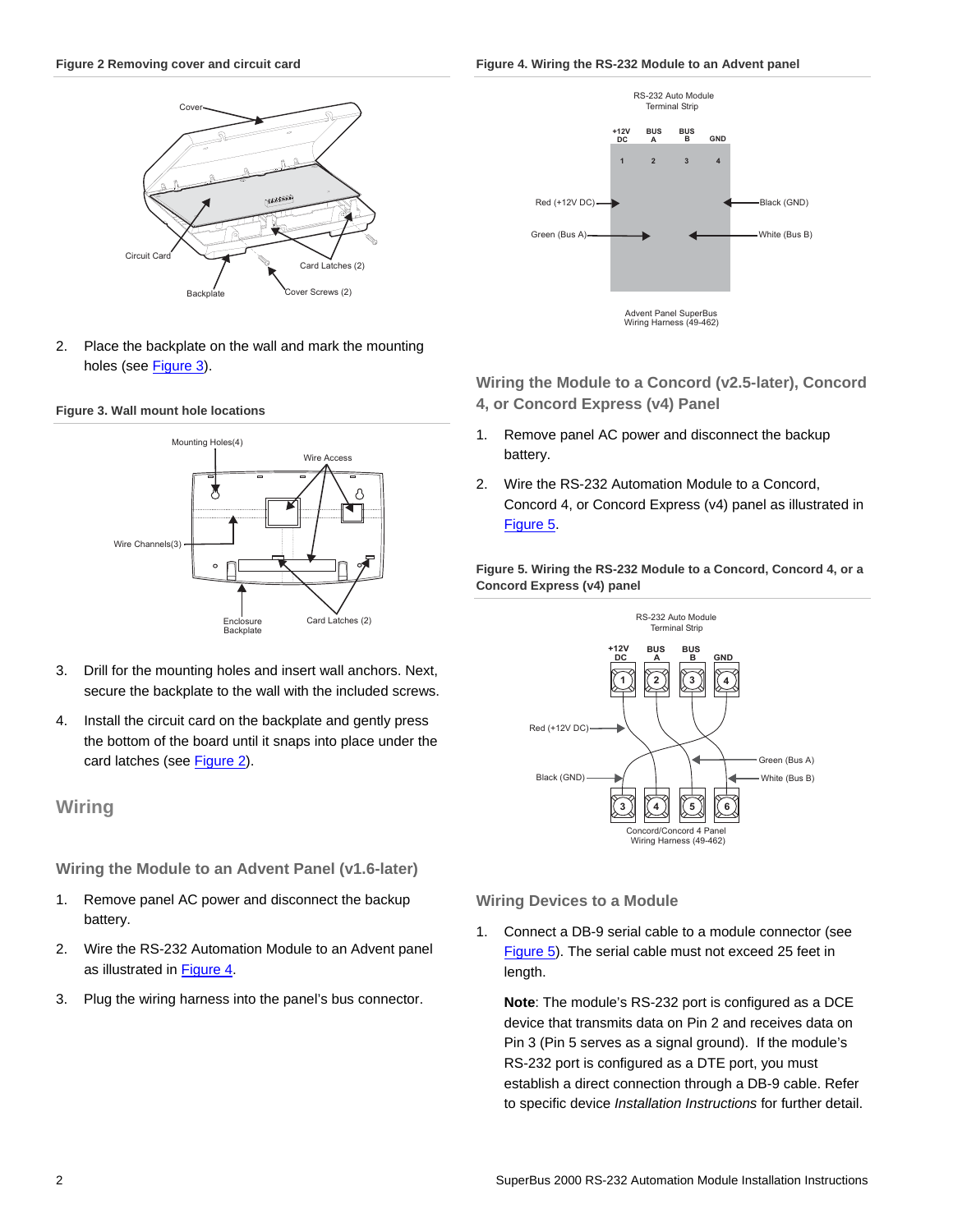- 2. Set the following communication parameters for the device's RS-232 port: 8 data bits; 9600 bps; Odd Parity, 1 stop bit.
- 3. Connect input devices (if used) to module zone input terminals (see [Figure 5\)](#page-1-2)

### **Installing a Cover Tamper Switch**

If you are mounting the module in its own plastic and not inside a cabinet, it is recommended that you add a cover tamper switch.

Once programmed, if someone opens the module cover, the cover tamper switch opens and causes an alarm to sound.

The reed switch holder and magnet clip are located on the bottom of the backplate.

- 1. On the module's backplate, place the reed switch into the reed switch holder.
- 2. Insert the magnet into the tabs on the module cover and remove the magnet clip from the module backplate. Next, press the magnet clip over the magnet until the clip locks into place.
- 3. Connect the normally closed reed switch (in series with a 2k Ohm EOL resistor) to any zone input and zone common terminal. The resistor should be located inside the module cover at the reed switch.

### **Power Up and Bus Communication**

This section describes how to power up the panel and module.

**Concord (v2.5-later), Concord 4, and Concord Express (v4) Panels** 

- 1. Verify wiring between panel and module is correct.
- 2. Connect the panel's backup battery and restore panel AC power. Alphanumeric touchpad displays turn on. Both the Bus and Power LEDs turn on for one second. The Power LED remains on; the Bus LED flashes.

**Note**: If the Power *or* Bus LEDs do not flash, remove panel AC power, disconnect the backup battery, and refer to [Table 3](#page-3-0).

### **Advent Panels**

- 1. Verify wiring between the panel and module is correct.
- 2. Connect the panel's backup battery and restore panel AC power. Alphanumeric touchpad displays turn on.
- 3. Press 8 for Systems Menu.
- 4. Press 0 for Program Menu.
- 5. Enter your installer code (default setting = 0123).
- 6. Enter Item Number 48001 to add SuperBus devices. Each installed device is automatically learned into panel memory.
- 7. Press star (\*) twice to return to Main Menu. Both the Bus and Power LEDs turn on for one second. The Power LED remains on; the Bus LED flashes.

**Note**: If the Power *or* Bus LEDs do not flash, remove panel AC power, disconnect the backup battery, and refer to [Table 3](#page-3-0).

## **Programming/Operating the Module**

Refer to specific panel *Installation Instructions* for module programming and operation.

### **Module Wiring Terminal Connections**

#### **Table 2. RS-232 Module wiring terminal connections**

| <b>Terminal</b> | <b>Name</b>  | Use                                                                            |
|-----------------|--------------|--------------------------------------------------------------------------------|
|                 | $+12V$ DC    | SuperBus DC power supply input. Maximum<br>draw from panel at 12V DC is 35 mA. |
| 3               | <b>Bus A</b> | SuperBus communication connection.                                             |
| 4               | <b>Bus B</b> | SuperBus communication connection.                                             |
| 5               | GND          | SuperBus common ground connection.                                             |
| 6               | Zone 1       | Zone 1 input connection.                                                       |
|                 | ZCom         | Zone input common connection.                                                  |

#### **Figure 6. RS-232 module wiring terminal connections**